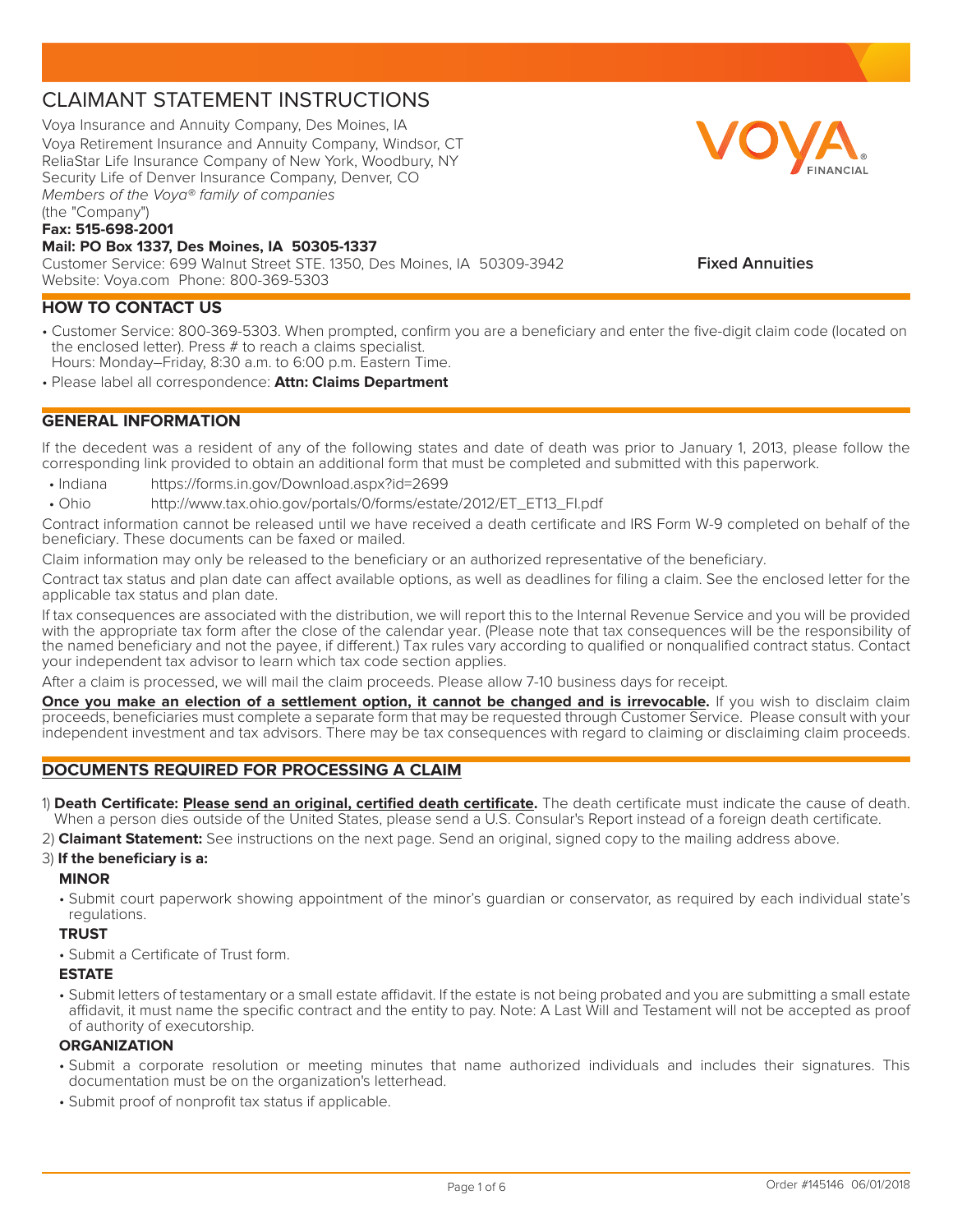# **INSTRUCTIONS FOR SECTION A: DECEDENT INFORMATION**

Please complete this section in its entirety.

# **INSTRUCTIONS FOR SECTION B: BENEFICIARY INFORMATION**

Please complete this section in its entirety unless otherwise indicated.

#### **If you are one of the following beneficiary types, please follow the instructions specific to your type.**

### **MINOR**

**Settlement Option Availability:** All except Election of Continuance by Surviving Spouse.

Beneficiary Name: The minor's full name.

SSN/ITIN: The minor's SSN/ITIN, not the guardian's.

### **TRUST**

**Settlement Option Availability:** All except Election of Continuance by Surviving Spouse.

### **The trust must remain open the entire length of time that the Life Expectancy Deferral or 5-Year Deferral remains active.**

Beneficiary Name: The trust name. For example, "The John Doe Trust dated mm/dd/yyyy."

Country of Citizenship: Trust situs (City and State).

Relationship to Decedent: "Trust"

Executor/Trust Name: The trustee's name and title. For example, "Name, Trustee."

TIN: The tax identification number (TIN) originally filed for the trust.

### **ESTATE**

**Settlement Option Availability:** 5-Year Deferral and Lump Sum Payment only.

Note: If the claim proceeds are covered by a small estate affidavit, follow the directions for the beneficiary type named in the small estate affidavit, rather than these directions.

### **The estate must remain open the entire length of time that the 5-Year Deferral remains active.**

Beneficiary Name: The name of the estate. For example, "The Estate of John Doe."

Country of Citizenship: Estate situs (City and State).

Relationship to Decedent: "Estate"

Executor/Trust Name: The executor's name and title. For example, "Name, Executor."

TIN: The estate identification number (EIN), not the executor's or decedent's SSN.

# **CUSTODIAN (Financial Institution)**

**Settlement Option Availability:** Election of Continuance by Surviving Spouse and Lump Sum Payment only. Beneficiary Name: The custodian name. For example, "Custodian name, FBO (for the benefit of) Jane Doe." Country of Citizenship: Country of incorporation for the custodian.

Relationship to Decedent: "Custodian"

Executor/Trust Name: The authorized signer for the organization, with a title. For example, "Name, Title." TIN: The custodian's TIN, not the SSN for the beneficiary of the custodial account.

# **ORGANIZATION**

**Settlement Option Availability:** 5-Year Deferral and Lump Sum Payment only.

Beneficiary Name: The name of the organization.

Country of Citizenship: Country where the organization was incorporated, organized, or formed.

Relationship to Decedent: "N/A"

Executor/Trustee Name: The authorized signer for the organization, with a title. For example, "Name, Title." TIN: The TIN for the organization.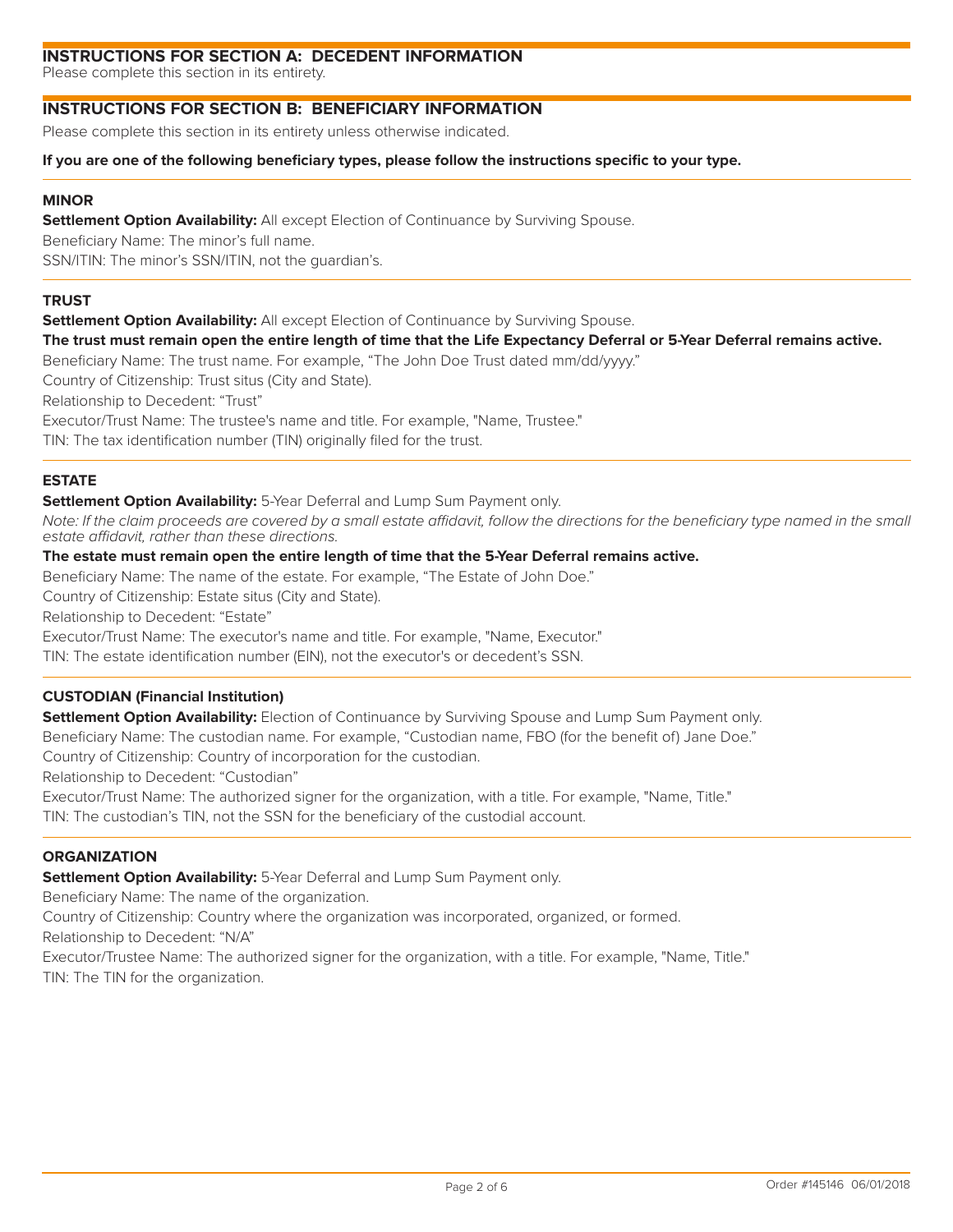# **INSTRUCTIONS FOR SECTION C: SETTLEMENT OPTIONS**

The following is an explanation of the settlement options. You may select only one. Once you make an election, it cannot be changed. Restricted beneficiary status can be designated by the contract owner and limits payout options for his or her beneficiary(s). If the enclosed letter indicates that this contract has a restricted beneficiary, please mail or fax a death certificate and an IRS Form W-9 completed by the beneficiary. After receiving these documents, we will be able to release information regarding this restriction to the beneficiary.

# **1.) ELECTION OF CONTINUANCE BY SURVIVING SPOUSE**

#### **This option is available only to a surviving spouse who is the sole beneficiary. This option may also be elected for custodial beneficiaries if the surviving spouse is the sole beneficiary of the custodial account.**

By electing this option, the beneficiary chooses to become the owner and/or annuitant (same as the decedent). All provisions of the original contract and applicable riders apply, including the Surrender Charge Schedule.

If when the owner dies this contract is a 403(b)/TSA account, then as such the spouse cannot elect this option. However, the spouse may roll over claim proceeds to any qualified plan but must do so within 60 days from the date of distribution. To continue this contract as an IRA, the spouse must do two things:

- 1. Select the Election of Continuance by Surviving Spouse option on the Claimant Statement. There may be tax consequences associated with a rollover; please consult with an independent tax advisor. We will report to the IRS and provide the spouse with the appropriate tax form after the close of the calendar year. As a result of the rollover, we will also provide the spouse with an IRA endorsement to replace the 403(b) endorsement issued with the original contract.
- 2. Select the option in Section C to convert the contract to an IRA.

**Note:** You must check the box to continue previously elected payments. If this contract is on a systematic payment schedule, you must check one of the two options to either continue or stop the systematic payments.

#### **If the original contract was the Voya Lifetime Income product, there are restrictions to spousal continuation of the Minimum Guaranteed Withdrawal Benefit (MGWB) rider under this contract, as follows:**

For contracts with the Single Life MGWB rider in the Deferral Phase at time of death: The continuing spouse must be at least 50 years old in order to continue the MGWB rider. The continuing spouse becomes the annuitant and sole owner. The rider continues in the Deferral Phase and the Income Withdrawal Percentage (IWP) will be based on the age of the continuing spouse as of the date of death of the deceased spouse.

For contracts with the Single Life MGWB rider in the **Income Phase** at time of death: The MGWB rider can be continued only if the continuing spouse had been the annuitant prior to the date of death. If the continuing spouse had not been the annuitant prior to the date of death, the MGWB rider terminates. If the MGWB rider is in Automatic Periodic Benefit (APB) status and the annuitant dies, the contract and this rider terminate and will have no further value.

For contracts with the Joint Life MGWB rider: Upon the death of the owner (single ownership), or upon the first death of two joint owners (joint ownership), the surviving spouse may elect to continue the MGWB rider, provided that the surviving spouse is an active spouse and becomes the annuitant and sole owner.

**You must elect to continue the MGWB rider by choosing this option in section C. If you do not make an election, the rider will terminate and have no further value.**

# **2.) LIFE EXPECTANCY DEFERRAL OPTION (NON-ANNUITIZATION)**

### **This option is NOT available if the beneficiary is an estate, custodian or organization.**

By electing this option, the beneficiary will receive payments based on his or her life expectancy. Payments must be taken at least annually until the account assets are exhausted. Please select a payment frequency and start date on the Claimant Statement. Once your claim election is processed, the proceeds will earn a fixed rate of interest during the duration of the deferral period. The current deferral rate is listed on the cover letter of your claim paperwork but may change without notice. The deferral rate is quaranteed never to be below 0.1%.

If paperwork is received within the calendar year of the contract owner/annuitant's date of death, payments will not begin before January of the following calendar year. If paperwork is received in the calendar year following the contract owner/annuitant's date of death, payments will begin once completed paperwork has been received.

If the original contract was the Voya Lifetime Income product and paperwork is received within the calendar year of the contract owner/annuitant's date of death, payments will begin January of the following calendar year, unless a later date is specified. If paperwork is received in the calendar year following the contract owner/annuitant's date of death, payments will begin on the date you specify after completed paperwork has been received. Payments cannot begin later than the election deadline.

**If the original contract was the Voya Journey product:** Upon election of the LED option during the initial term (currently 7 years), the contract will continue to be invested in the same manner as prior to the death of the owner until the end of the initial term. Upon election of this option after the initial term, interest will follow the then current death benefit process. Contract values must be distributed over the life expectancy of the beneficiary with payments beginning within one year of the deceased owner's death. **If you are interested in electing this option, please call Customer Service at 800-369-5303 for assistance in determining whether there are any remaining years in the initial term, and to receive any other information regarding the original contract's investment selections that you may need to make your decision.**

**Exercise certain contract owner rights:** You may name or change beneficiaries, but you cannot add additional premiums to the contract.

### **ELECTION DEADLINE (YOU MUST RECEIVE YOUR FIRST PAYMENT):**

**Tax Qualified:** December 31 of the year following the owner's date of death. **Tax Nonqualified:** First anniversary of the owner's date of death.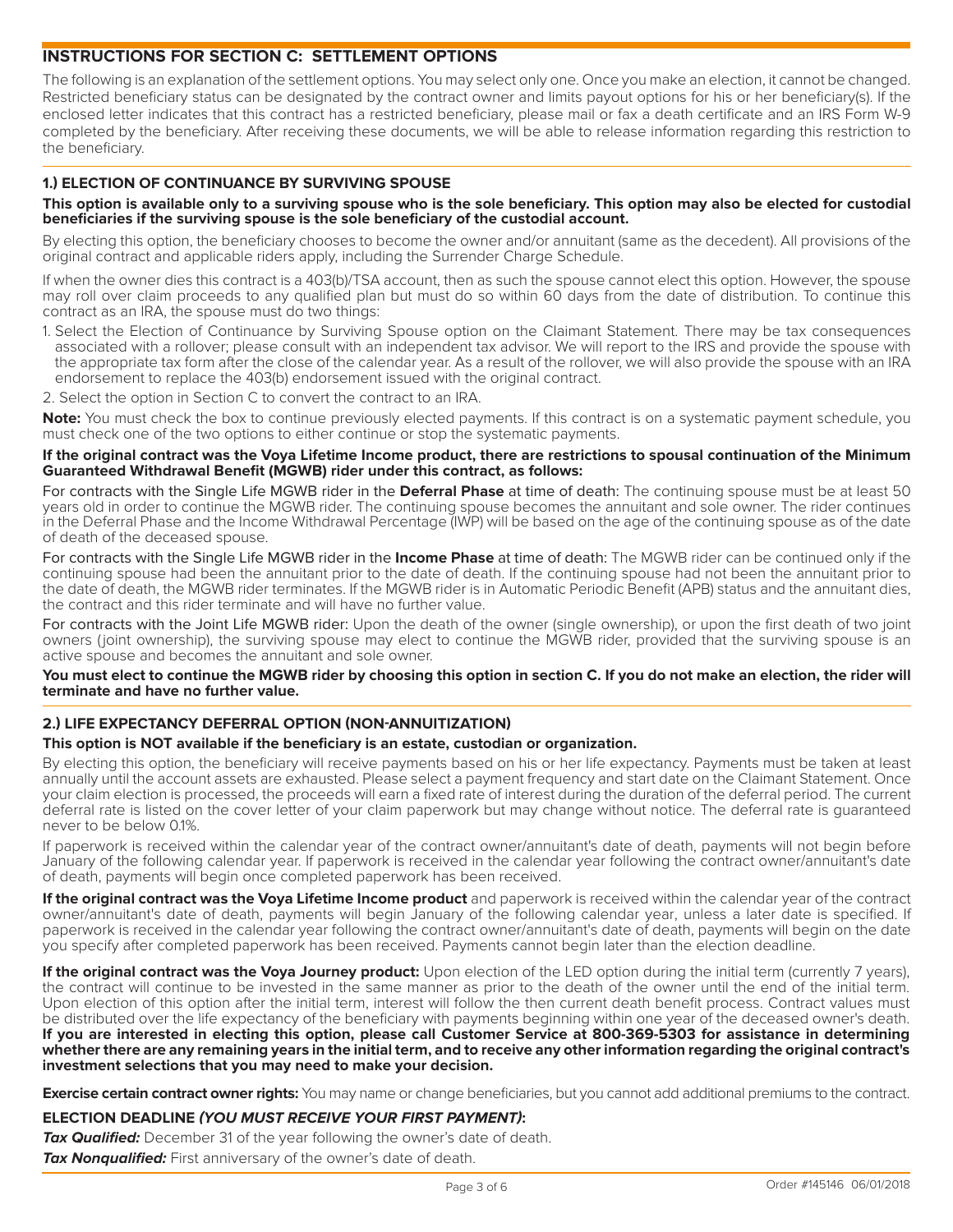# **INSTRUCTIONS FOR SECTION C: SETTLEMENT OPTIONS (CONTINUED)**

### **3.) 5-YEAR DEFERRAL OPTION**

#### **This option is NOT available if the beneficiary is a custodian.**

#### **If the beneficiary is an estate, the estate must remain open for the five-year period to elect this option.**

By electing this option, the beneficiary is delaying receipt of the claim proceeds until the end of the deferral period. By electing this option, you will be entitled to limited rights of ownership of the original contract. For example, you may name or change beneficiaries, but you cannot add additional premiums to the contract. Systematic withdrawals are not available with this option. You may withdraw from the contract without surrender charges until the proceeds and interest are exhausted. Withdrawals may be arranged by contacting the Company and will require processing time. Once your claim election is processed, the proceeds will earn a fixed rate of interest during the duration of the deferral period. The current deferral rate is listed on the cover letter of your claim paperwork but may change without notice. The deferral rate is quaranteed never to be below 0.1%. You will receive statements, if applicable. To receive payments before the end of the deferral period, the beneficiary must submit a request in writing that includes the contract number and tax withholding instructions. Claim proceeds will be paid upon request. A Financial Services (RFS) form must be submitted for a withdrawal of proceeds.

**Exercise certain contract owner rights:** You may name or change beneficiaries, but you cannot add additional premiums to the contract.

#### **ELECTION DEADLINE (DEFERRAL PERIOD ENDS):**

**Tax Qualified:** December 31 of the fifth year following the owner's date of death. Tax Nonqualified: Fifth anniversary of the owner's date of death.

### **4.) INCOME PLAN SELECTION (ANNUITIZATION OPTION)**

#### **This option is NOT available if the beneficiary is an estate, custodian or organization.**

By electing this option, the beneficiary is annuitizing the claim proceeds to provide a stream of quaranteed payments for the frequency and time period indicated on the Claimant Statement. Please select a payment frequency, start date and preferred income plan on the Claimant Statement. If the Joint Life Income plan is selected, complete the joint annuitant information as well. For more information on Income Plan options, or to obtain a quote, please contact Customer Service to speak to a claims specialist.

### **ELECTION DEADLINE (YOU MUST RECEIVE YOUR FIRST PAYMENT):**

**Tax Qualified:** December 31 of the year following the owner's date of death.

**Tax Nonqualified:** First anniversary of the owner's date of death.

#### **5.) LUMP SUM PAYMENT**

By electing this option, the beneficiary will receive a lump sum payment for the full claim proceeds. The following options are available if electing this option.

If you are a spouse of the deceased contract owner you may elect one of the following options:

• Lump sum payment by check made payable the beneficiary.

- **Spousal Transfer / Rollover.** If the underlying contract is qualified, you may have the funds sent to another IRA or qualified account in your name on a tax free basis.
	- **Transfer**. Funds are transferred directly within Voya<sup>\*</sup> or to another financial institution into an IRA or qualified account in your name on a tax free basis. **A Letter of Acceptance is required from the receiving financial institution**. This election results in no federal tax reporting. Note: if you choose this option and do not submit a Letter of Acceptance, your request will be processed as a Rollover.
	- **Rollover.** Funds are sent directly within Voya<sup>\*</sup> or another financial institution into an IRA or qualified account in your name on a tax free basis. **A Letter of Acceptance is not required from the receiving institution; however, this election is a federal tax reportable event**. The receiving institution is required to tax report the incoming funds appropriately.

• **Exchange.** If the underlying contract is non-qualified, you may have the funds sent to another annuity contract within Voya<sup>\*</sup> or another financial institution on a tax free basis via a 1035 Exchange. **Completed 1035 paperwork with absolute assignment and Letter of Acceptance from the receiving institution is required**. This election is a federal tax reportable event.

If you are **NOT** the spouse of the deceased contract owner you may elect one of the following options:

• Lump sum payment by check made payable the beneficiary.

#### **ELECTION DEADLINE:**

**Tax Qualified:** December 31 of the fifth year following the owner's date of death.

**Tax Nonqualified:** Fifth anniversary of the owner's date of death.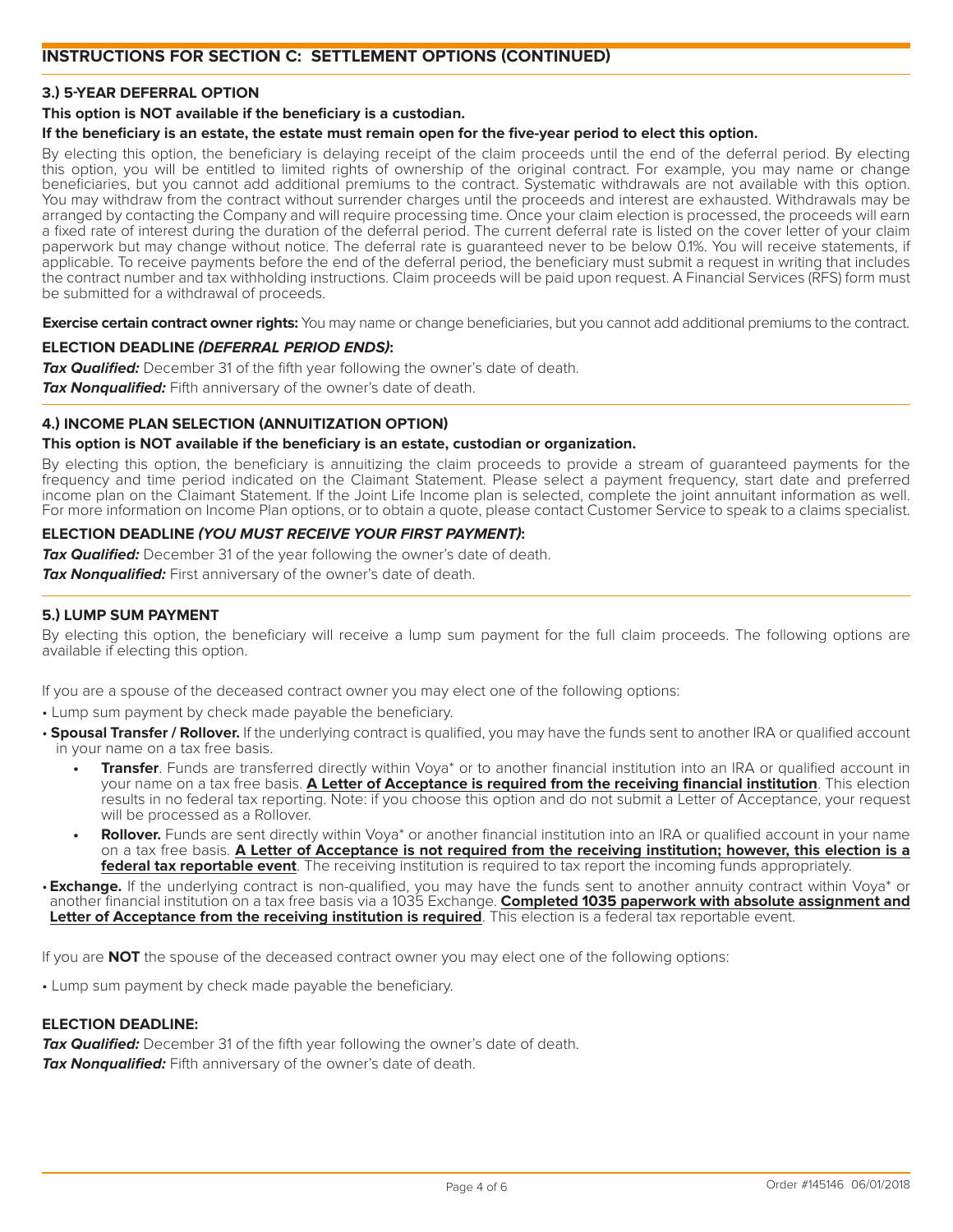# **INSTRUCTIONS FOR SECTION C: SETTLEMENT OPTIONS (CONTINUED)**

### **5.) LUMP SUM PAYMENT (CONTINUED)**

- Transfer. If the underlying contract is qualified, you may have the funds transferred to an inherited IRA within Voya<sup>\*</sup> or another financial institution on a tax free basis. **A Letter of Acceptance is required from the receiving financial institution**. This option results in no federal tax reporting.
- **Exchange.** If the underlying contract is non-qualified, you may have the funds exchanged to an inherited non-qualified annuity within Voya<sup>\*</sup> or another financial institution on a tax free basis via a 1035 Exchange. **Completed 1035 paperwork with absolute assignment and Letter of Acceptance from the receiving institution is required**. This election is a federal tax reportable event.

### **ELECTION DEADLINE (MUST RECEIVE FIRST PAYMENT):**

**Tax Qualified:** December 31 of the year following the owner's date of death. **Tax Nonqualified:** First anniversary of the owner's date of death.

\*For Transfers and Exchanges to a Voya product, the proceeds will not be distributed until the new account application is received. If you are purchasing a Voya product, please complete Section D.

#### **6.) RESTRICTED BENEFICIARY**

If you are a restricted beneficiary, your death benefit payout option was elected by the deceased contract owner. Please complete Section B with restricted beneficiary information requested. Once you have completed and returned a W-9 and death certificate, please call Customer Service for your death benefit restriction designation.

### **INSTRUCTIONS FOR SECTION D: ALTERNATE PAYEE/ALTERNATE ADDRESS INFORMATION**

Complete this section only if you want your claim proceeds payable to another party and/or mailed to an alternate address.

**Note: Tax consequences will be the responsibility of the named beneficiary, not the alternate payee.**

#### **We will not make the check payable to a trustee, executor or an individual having power of attorney.**

### **INSTRUCTIONS FOR SECTION E: NEW BENEFICIARY DESIGNATION**

Not available for Trusts, Estates, or Organizations. Complete this section if you elected an option other than Lump Sum Payment. If you need space for additional beneficiaries, please attach a separate sheet signed and dated by the new contract owner. If no beneficiary is named, the beneficiary will default to your estate.

# **INSTRUCTIONS FOR SECTION F: PRODUCER DESIGNATION**

This section applies to beneficiaries who have elected: Spousal Continuance, Life Expectancy Deferral, 5 Year Deferral and Income Plan (annuitization). If a selection is not made in this section, a producer will not be listed on the contract.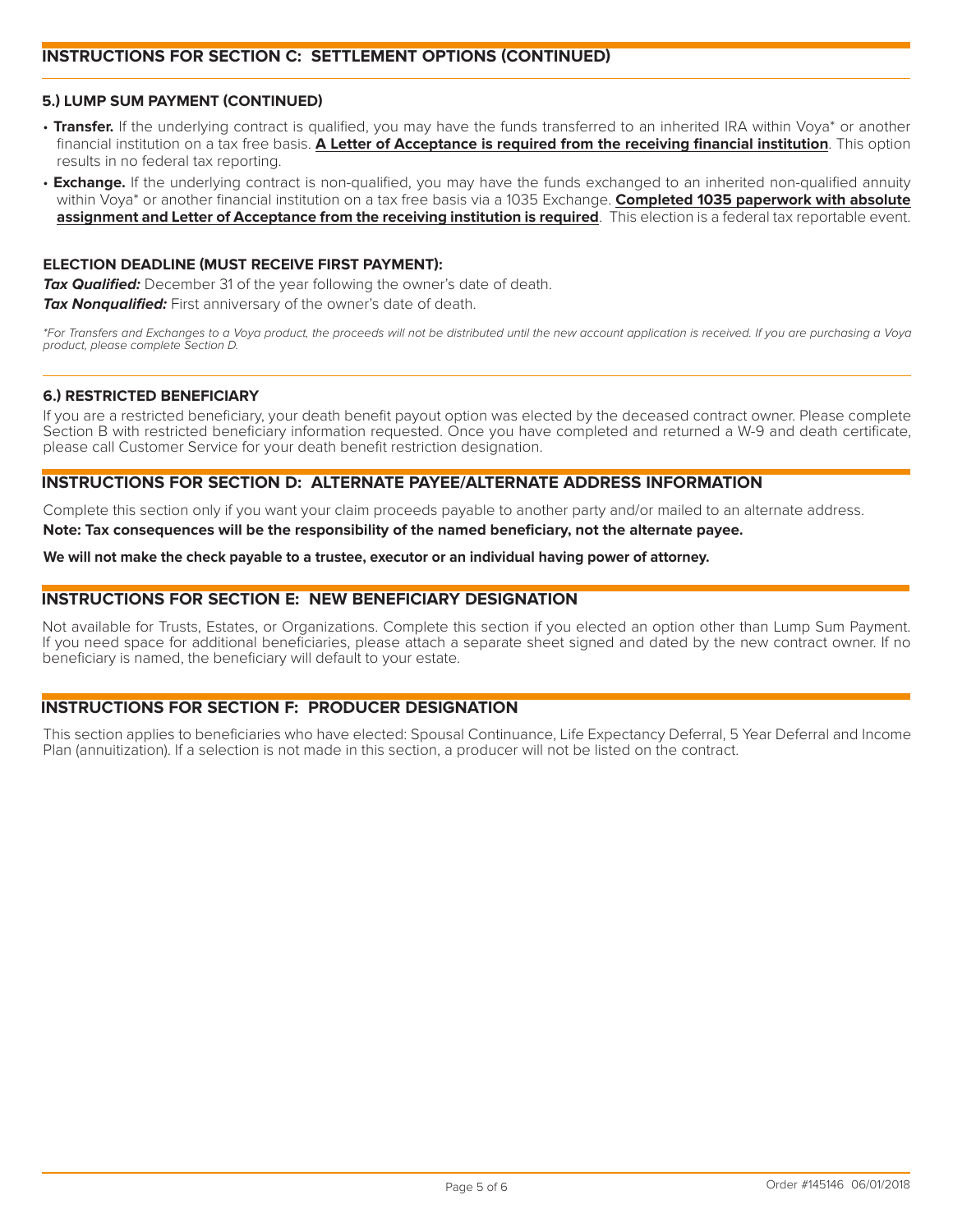# **INSTRUCTIONS FOR SECTION G: TAX WITHHOLDING ELECTION**

Regardless of whether or not federal or state income tax is withheld, you are liable for taxes on the taxable portion of the payment. If you do not have a sufficient amount withheld, you may be subject to tax penalties under the Estimated Tax Payment rules. An election made for a single non-recurring distribution applies only to the payment for which it is being made. For recurring payments, your withholding election will remain in effect until it is changed or revoked. You may change or revoke your election at any time prior to a payment being made by submitting IRS form W-4P.

**Eligible rollover distribution—20% withholding**: Distributions from your **403(b) or Governmental 457** that are eligible to be rolled over tax free to an IRA or another qualified plan are subject to a flat 20% federal withholding rate. The 20% withholding rate is required, and you cannot choose not to have income tax withheld from eligible rollover distributions. You may elect withholding in excess of the mandatory 20% rate.

**Non-periodic payments – 10% withholding**: Non-periodic, non-rollover eligible payments from pensions, annuities, IRA's and life insurance contracts are subject to a flat 10% federal withholding rate unless you choose not to have federal income tax withheld. These include for example, required minimum distributions, hardship withdrawals, and distributions from IRA's that are payable on demand. You can choose not to have withholding applied to your non-periodic distribution by checking the applicable box below. You may also elect withholding in excess of the flat 10% rate.

**Periodic payments**: Withholding from periodic payments of a pension or annuity that are not rollover eligible is figured in the same manner as withholding from wages. Periodic payments are made in installments at regular intervals over a period of more than 1 year. You may elect out of withholding. If you do not elect out, withholding from your periodic payment will be based on the marital status and withholding allowances you specify below. You may also elect an additional amount to be withheld from your payment. If you do not make an election, withholding will occur at a rate equal to an election of "Married with 3 withholding allowances". Note: Periodic payments made from qualified retirement plans that are not based on life expectancy and are expected to last less than 10 years remain rollover eligible and are subject to the mandatory 20% withholding described above.

### **INSTRUCTIONS FOR SECTIONS H AND I: IMPORTANT INFORMATION AND STATE REQUIRED NOTICES AND AUTHORIZATION AND SIGNATURES**

Read the information in these sections.

**MINOR:** All acting quardians must sign documents in the "James Smith, Guardian" format. Please note that regardless of relationship to the minor, court-issued documents naming the signer as legal quardian are required in most states. The requirement for courtissued documents may depend on the amount of the claim proceeds.

**TRUST:** All acting trustees must sign documents in the "James Smith, Trustee" format.

**ESTATE:** All acting executors must sign documents in the "James Smith, Executor" format.

**CUSTODIAN (Financial Institution):** Only authorized individuals for the custodian may sign, based on the custodial agreement with us. Custodians must sign documents in the "James Smith, Title" format.

**CUSTODIAN (Individual Beneficiary):** Custodians named by the owner within the beneficiary designation and acting on behalf of the named beneficiary must sign documents in the "James Smith, Custodian for [beneficiary name]" format.

**ORGANIZATION:** All authorized signers must sign documents in the "James Smith, Title" format.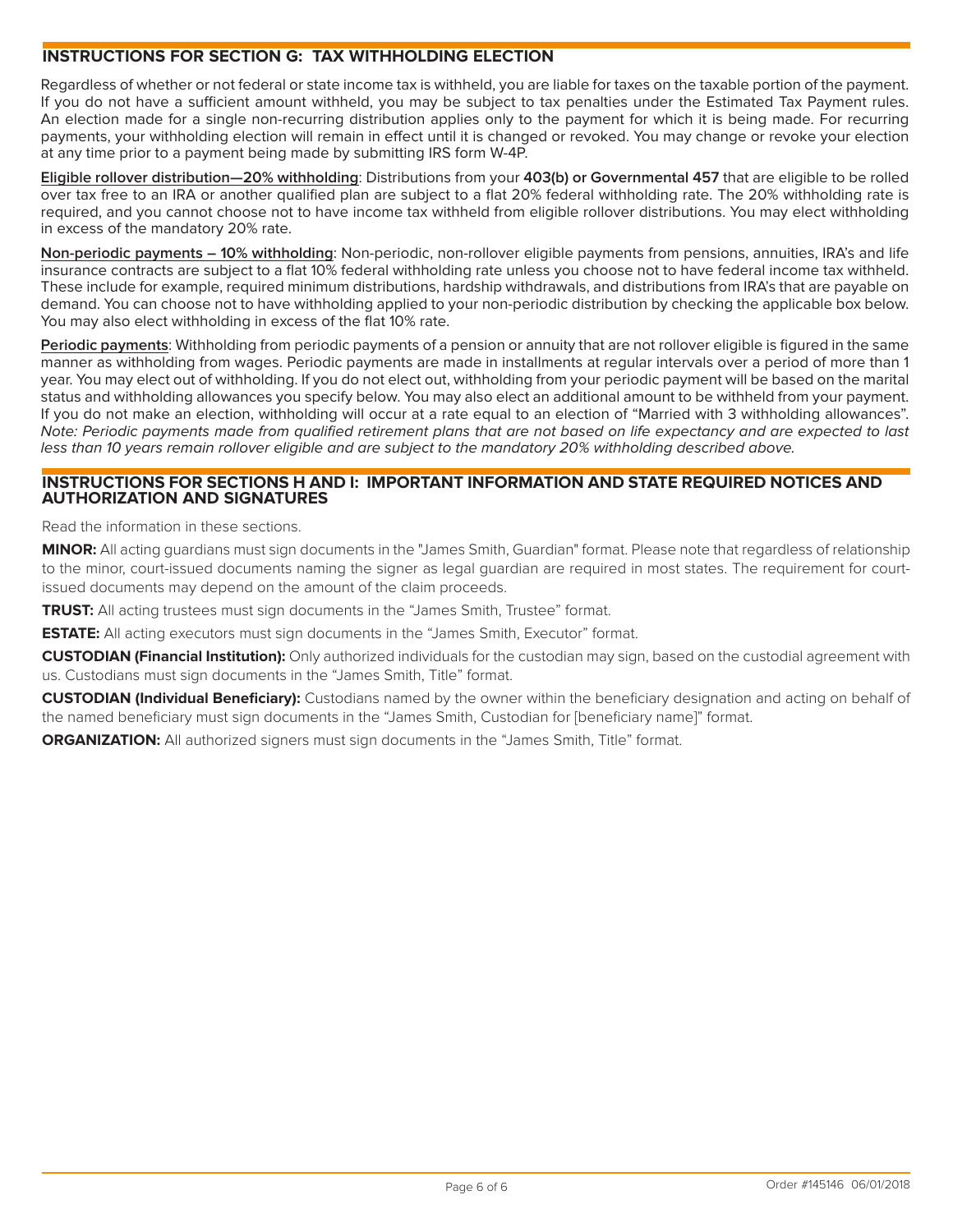| <b>CLAIMANT STATEMENT</b>                                                                                                                                          |                                                                                             |       |  |                                                                                                                                                                                                                                   |
|--------------------------------------------------------------------------------------------------------------------------------------------------------------------|---------------------------------------------------------------------------------------------|-------|--|-----------------------------------------------------------------------------------------------------------------------------------------------------------------------------------------------------------------------------------|
| Voya Insurance and Annuity Company, Des Moines, IA                                                                                                                 |                                                                                             |       |  |                                                                                                                                                                                                                                   |
| Voya Retirement Insurance and Annuity Company                                                                                                                      |                                                                                             |       |  |                                                                                                                                                                                                                                   |
| ReliaStar Life Insurance Company of New York, Woodbury, NY                                                                                                         |                                                                                             |       |  |                                                                                                                                                                                                                                   |
| Security Life of Denver Insurance Company, Denver, CO<br>Members of the Voya® family of companies                                                                  |                                                                                             |       |  |                                                                                                                                                                                                                                   |
| (the "Company")                                                                                                                                                    |                                                                                             |       |  |                                                                                                                                                                                                                                   |
| Fax: 515-698-2001                                                                                                                                                  |                                                                                             |       |  |                                                                                                                                                                                                                                   |
| Mail: PO Box 1337, Des Moines, IA 50305-1337<br>Customer Service: 699 Walnut Street STE. 1350, Des Moines, IA 50309-3942                                           |                                                                                             |       |  | <b>Fixed Annuities</b>                                                                                                                                                                                                            |
| Website: Voya.com Phone: 800-369-5303                                                                                                                              |                                                                                             |       |  |                                                                                                                                                                                                                                   |
| A. DECEDENT INFORMATION                                                                                                                                            |                                                                                             |       |  |                                                                                                                                                                                                                                   |
|                                                                                                                                                                    |                                                                                             |       |  |                                                                                                                                                                                                                                   |
|                                                                                                                                                                    |                                                                                             |       |  |                                                                                                                                                                                                                                   |
| <b>B. BENEFICIARY INFORMATION</b>                                                                                                                                  |                                                                                             |       |  |                                                                                                                                                                                                                                   |
|                                                                                                                                                                    |                                                                                             |       |  |                                                                                                                                                                                                                                   |
|                                                                                                                                                                    |                                                                                             |       |  |                                                                                                                                                                                                                                   |
|                                                                                                                                                                    |                                                                                             |       |  |                                                                                                                                                                                                                                   |
|                                                                                                                                                                    |                                                                                             |       |  |                                                                                                                                                                                                                                   |
|                                                                                                                                                                    |                                                                                             |       |  |                                                                                                                                                                                                                                   |
|                                                                                                                                                                    |                                                                                             |       |  |                                                                                                                                                                                                                                   |
|                                                                                                                                                                    |                                                                                             |       |  |                                                                                                                                                                                                                                   |
| If the beneficiary is an individual, complete the information below. If the beneficiary is also a minor, provide proof of guardianship.                            |                                                                                             |       |  |                                                                                                                                                                                                                                   |
|                                                                                                                                                                    |                                                                                             |       |  |                                                                                                                                                                                                                                   |
| If the beneficiary is a trust, estate or entity, complete the information below and provide additional required documentation<br>as described in the instructions. |                                                                                             |       |  |                                                                                                                                                                                                                                   |
|                                                                                                                                                                    |                                                                                             |       |  |                                                                                                                                                                                                                                   |
| TIN                                                                                                                                                                |                                                                                             | Phone |  |                                                                                                                                                                                                                                   |
| C. SETTLEMENT OPTIONS (Please select only one option.)                                                                                                             |                                                                                             |       |  |                                                                                                                                                                                                                                   |
| 1. Election of Continuance by Surviving Spouse (Check all that apply. Designate new beneficiaries in Section E.)                                                   |                                                                                             |       |  |                                                                                                                                                                                                                                   |
| $\Box$ l elect to continue the receipt of payments in the method previously elected under this contract.                                                           |                                                                                             |       |  |                                                                                                                                                                                                                                   |
| I elect to stop the receipt of payments.                                                                                                                           |                                                                                             |       |  |                                                                                                                                                                                                                                   |
|                                                                                                                                                                    | Voya Lifetime Income product only (You must select one option.):                            |       |  |                                                                                                                                                                                                                                   |
|                                                                                                                                                                    | $1A.$ I elect to continue the base contract.                                                |       |  |                                                                                                                                                                                                                                   |
| 1B.                                                                                                                                                                | I elect to continue the Minimum Guaranteed Withdrawal Benefit (MGWB) rider on the contract. |       |  |                                                                                                                                                                                                                                   |
|                                                                                                                                                                    |                                                                                             |       |  | 1C. I elect to continue the MGWB rider with the optional Guaranteed Death Benefit (GDB) Base on the contract.<br>(This option is available to you only if the GDB Base was elected at the time the original contract was issued.) |
| 403(b) contracts only:                                                                                                                                             |                                                                                             |       |  |                                                                                                                                                                                                                                   |
| In order to continue this contract:                                                                                                                                |                                                                                             |       |  |                                                                                                                                                                                                                                   |
|                                                                                                                                                                    | associated with a rollover and have consulted with an independent tax advisor.              |       |  | $\Box$ I elect to convert the contract to an IRA through a direct rollover'. I understand there may be tax consequences                                                                                                           |

'We will report the rollover to the IRS and provide you with the appropriate tax form after the close of the calendar year. As a result of the rollover, we will also provide you with an IRA endorsement to replace the 403(b) endorsement issued with the original contract.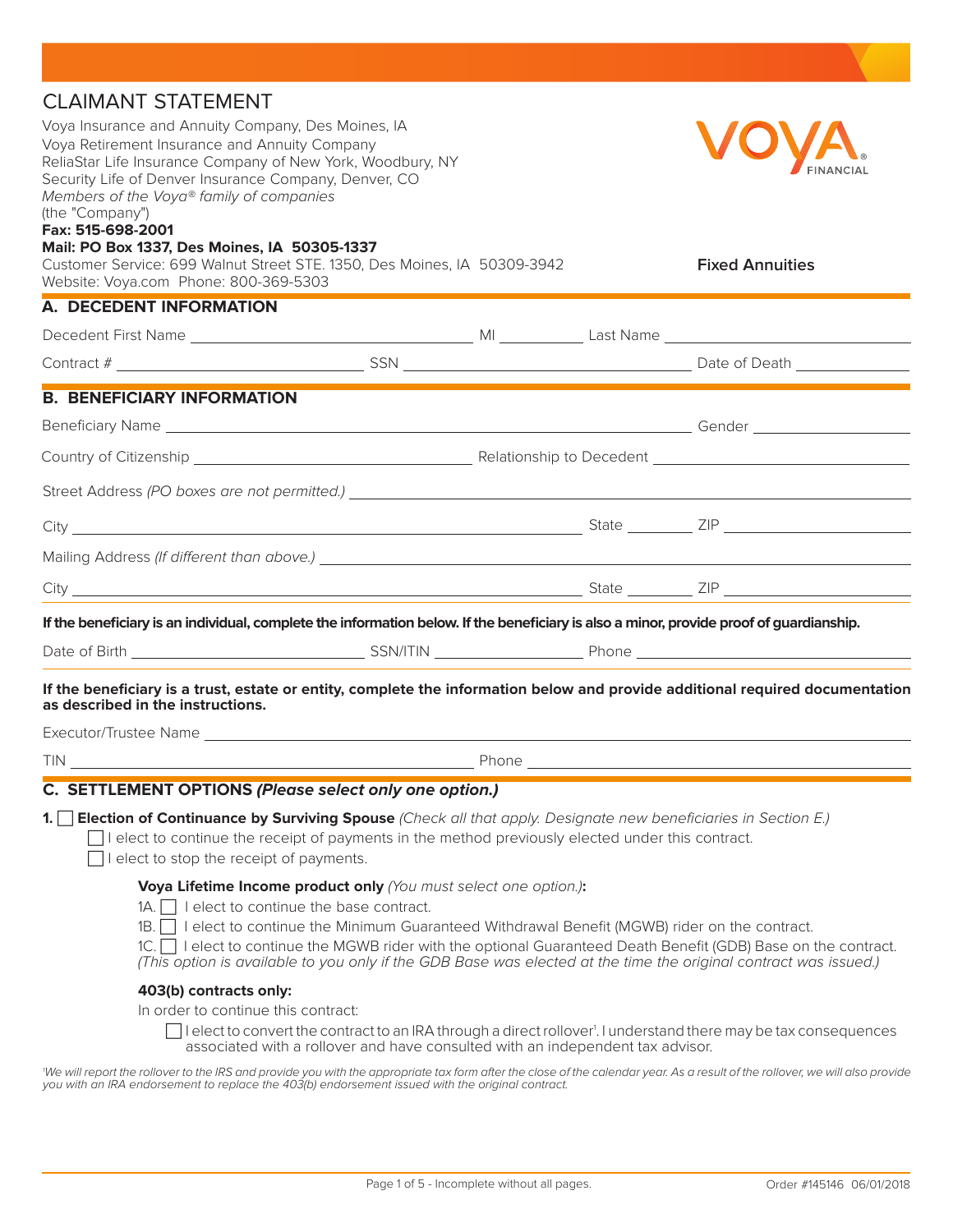# **C. SETTLEMENT OPTIONS (CONTINUED)**

#### **2. Life Expectancy Deferral Option (Non-Annuitization)** (Designate new beneficiaries in Section E.)

• Please select payment frequency:  $\bigcap$  Monthly  $\bigcap$  Quarterly  $\bigcap$  Semi-Annually  $\bigcap$  Annually Start Date (1-28)<sup>1</sup>

Once your claim election is processed, the proceeds will earn a fixed rate of interest during the duration of the deferral period. The current deferral rate is listed on the cover letter of your claim paperwork but may change without notice. The deferral rate is guaranteed never to be below 0.1%.

<sup>1</sup>See the Instructions area for specific details about payment start dates.

#### **3. 5-Year Deferral Option** *(Designate new beneficiaries in Section E.)*

• A Request for Financial Service (RFS) form must be submitted for a withdrawal of proceeds. Systematic withdrawals are not available with this option.

Once your claim election is processed, the proceeds will earn a fixed rate of interest during the duration of the deferral period. The current deferral rate is listed on the cover letter of your claim paperwork but may change without notice. The deferral rate is guaranteed never to be below 0.1%.

### **4. Income Plan Selection (Annuitization Option)** *(Designate new beneficiaries in Section E.)*

• If Start Date and/or payment frequency is not chosen, the default start date will be current date and the default frequency will be monthly.

| • Please select payment frequency: Monthly Quarterly Semi-Annually Annually |                  |                  |                                           |  |
|-----------------------------------------------------------------------------|------------------|------------------|-------------------------------------------|--|
| <b>Start Date</b>                                                           |                  |                  |                                           |  |
| $\Box$ Payments for $\Box$ 5 years $\Box$ 10 years                          | $\vert$ 15 years | $\vert$ 20 years |                                           |  |
| $\Box$ Life income with payment for $\Box$ 5 years                          | $\Box$ 10 years  | $\Box$ 15 years  | $\Box$ 20 years $\Box$ Other <sup>2</sup> |  |
| Joint Life Income                                                           |                  |                  |                                           |  |
| Joint Life Name                                                             |                  | Date of Birth    | <b>SSN</b>                                |  |

<sup>1</sup>We will pay equal periodic payments during the specified period. If the annuitant dies, any remaining payments will be paid to the beneficiary.

<sup>2</sup>The number of years available may be limited by governmental, tax and/or contractual regulations and provisions.

<sup>3</sup>We will pay equal payments during the lifetime of the annuitant. If the annuitant dies during the specified period, the balance of the specified period payments, if any, will be paid to the beneficiary.

### **5. Lump Sum Payment**

#### **If you are a spouse of the deceased contract owner you may elect one of the following options:**

**Lump Sum Payment by check made payable to the beneficiary.** A check will be sent to the address indicated in Section B or, if completed, Section D of the Claimant Statement.

**Note: Spousal Transfer / Rollover.** If the underlying contract is qualified, you may have the funds sent to another IRA or qualified account in your name, on a tax free basis.

□ Transfer. Funds are transferred directly within Voya<sup>\*</sup> or to another financial institution into an IRA or qualified account in your name on a tax free basis. **A Letter of Acceptance is required from the receiving financial institution**. This election results in no federal tax reporting. Note: if you choose this option and do not submit a Letter of Acceptance, your request will be processed as a Rollover.

**Rollover.** Funds are sent directly within Voya\* or another financial institution into an IRA or qualified account in your name on a tax free basis. **A Letter of Acceptance is not required from the receiving financial institution; however, this election is a federal tax reportable event**. The receiving institution is required to tax report the incoming funds appropriately.

**Exchange.** If the underlying contract is non-qualified, you may have the funds sent to another annuity contract within Voya\* or another financial institution on a tax free basis via a 1035 Exchange. **Completed 1035 paperwork with absolute assignment and Letter of Acceptance from the receiving institution is required**. This election is a federal tax reportable event.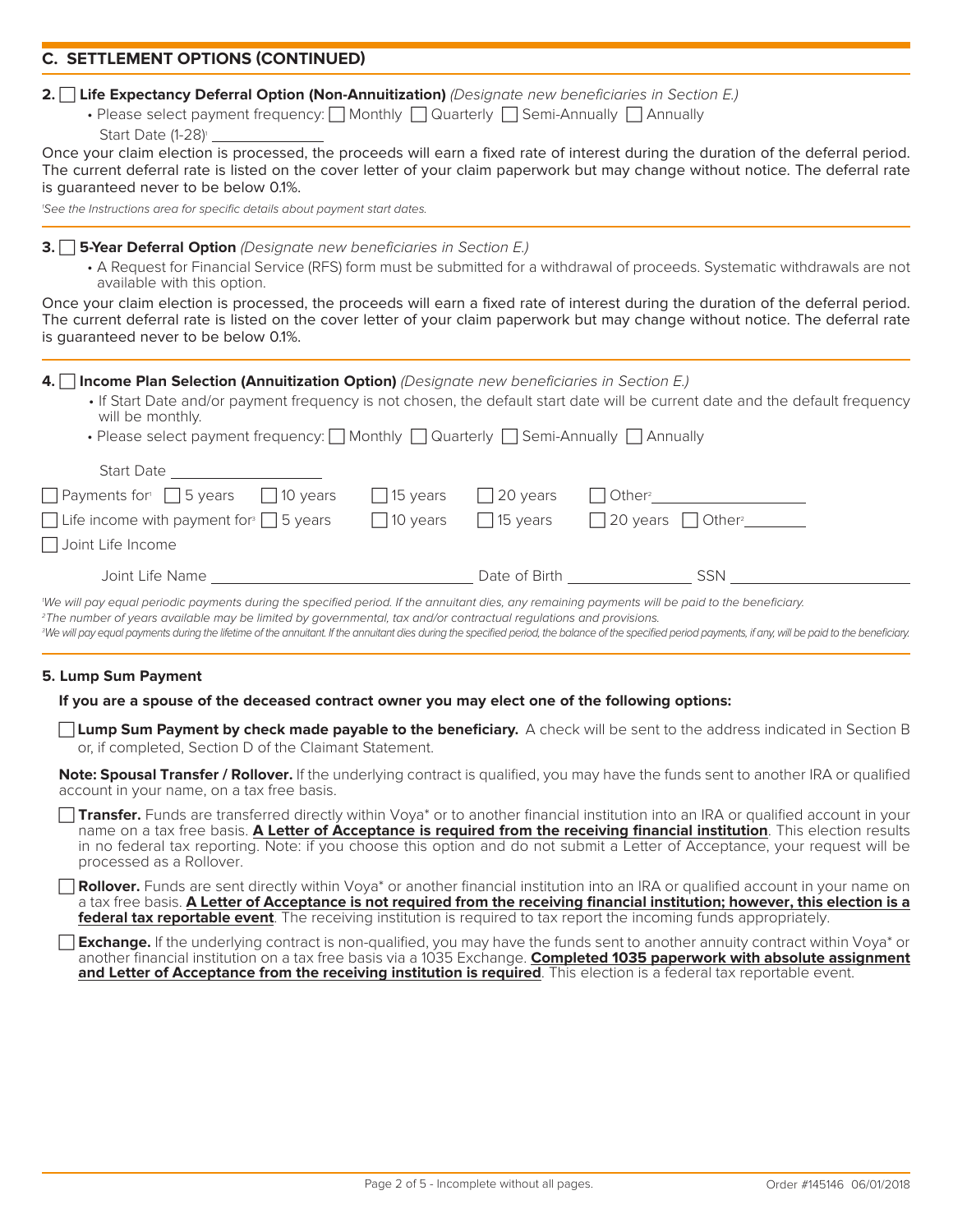# **C. SETTLEMENT OPTIONS (CONTINUED)**

#### **5. Lump Sum Payment (Continued)**

#### **If you are NOT the spouse of the deceased contract owner you may elect one of the following options:**

**Lump Sum Payment by check made payable to the beneficiary.** A check will be sent to the address indicated in Section B or, if completed, Section D of the Claimant Statement.

Transfer. If the underlying contract is qualified, you may have the funds transferred to an inherited IRA within Voya\* or another financial institution on a tax free basis. **A Letter of Acceptance is required from the receiving financial institution**. This election results in no federal tax reporting.

**Exchange.** If the underlying contract is non-qualified, you may have the funds exchanged to an inherited non-qualified annuity within Voya<sup>\*</sup> or another financial institution on a tax free basis via a 1035 Exchange. **Completed 1035 paperwork with absolute assignment and Letter of Acceptance from the receiving institution is required**. This election is a federal tax reportable event.

\*For 1035 Exchanges, Transfers or Rollovers to a Voya product, the lump sum distribution will not be processed until the new account application is received. By selecting this option, you hereby direct us to pend the processing of the distribution until the new account application is received.

#### **6. Restricted Beneficiary**

By checking this box, you accept the claim proceeds as outlined for this contract.

**D. ALTERNATE PAYEE/ALTERNATE ADDRESS INFORMATION** (Complete if you would like payments sent to a different individual or entity or if you would like payments sent to an address other than the address listed in Section B.)

#### **Note: Tax consequences will be the responsibility of the named beneficiary, not the alternate payee. We will not make the check payable to a trustee, executor or an individual having power of attorney.**

| City <u>and the second contract of the second contract of the second contract of the second contract of the second contract of the second contract of the second contract of the second contract of the second contract of the s</u> |        |                              |                       | State | <b>ZIP</b>               |
|--------------------------------------------------------------------------------------------------------------------------------------------------------------------------------------------------------------------------------------|--------|------------------------------|-----------------------|-------|--------------------------|
| E. NEW BENEFICIARY DESIGNATION (Not available for Trusts, Estates, or Organizations.)                                                                                                                                                |        |                              |                       |       |                          |
| Name                                                                                                                                                                                                                                 | Gender | <b>Birth Date/Trust Date</b> | SSN/TIN               | %     |                          |
|                                                                                                                                                                                                                                      |        |                              |                       |       | <b>Beneficiary Type:</b> |
| Address                                                                                                                                                                                                                              |        | Phone                        | Relationship to Owner |       | $\Box$ Primary           |
| Name                                                                                                                                                                                                                                 | Gender | <b>Birth Date/Trust Date</b> | SSN/TIN               | %     |                          |
|                                                                                                                                                                                                                                      |        |                              |                       |       | <b>Beneficiary Type:</b> |
| Address                                                                                                                                                                                                                              |        | Phone                        | Relationship to Owner |       | $\Box$ Primary           |
|                                                                                                                                                                                                                                      |        |                              |                       |       | Contingent               |

Additional beneficiaries should be listed on a separate piece of paper that is signed and dated by the new contract owner.

### **F. PRODUCER DESIGNATION** (If a selection is not made below, a producer will not be listed on the contract.)

 $\Box$  I would like to maintain the current producer on the contract.

 $\Box$ I would like to name a new producer on the contract. (If selected, please complete information below.)

 $\Box$  I give the Company permission to discuss the details of my request with the new producer named on the contract.

Producer Name

Address<sub>\_</sub>

Please verify that there is a selling agreement in place between your newly appointed financial advisor's Broker-Dealer and the Company. If a selling agreement has not been approved, the processing of this request may be delayed. If your account is registered under a Broker-Dealer custodial account, we suggest you submit a change of ownership form if the new custodian will be changed as a result of this request.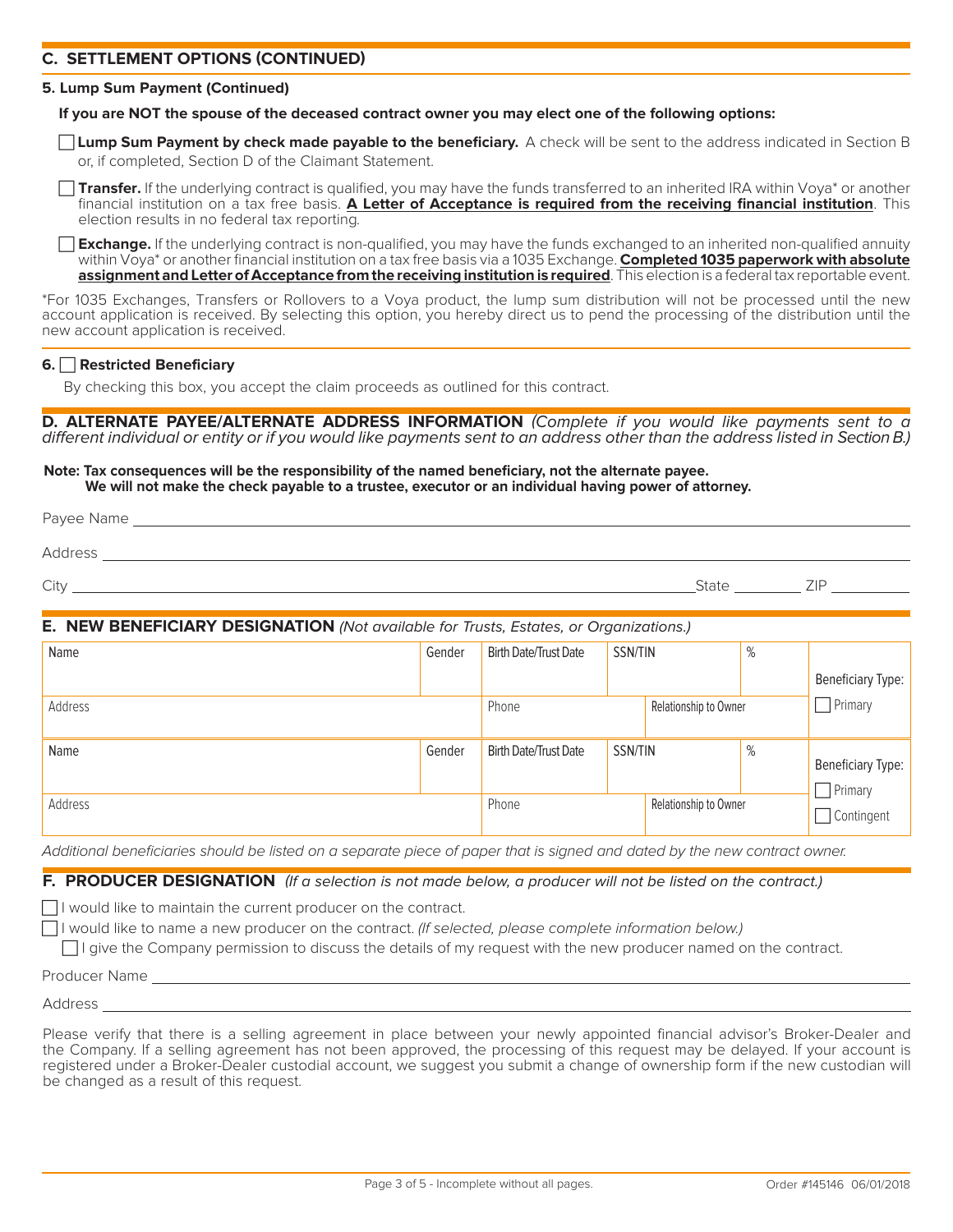### **G. TAX WITHHOLDING ELECTION**

#### **FEDERAL WITHHOLDING INSTRUCTIONS:**

 **I do not want to have federal income tax withheld** from my distribution.

**I would like to have the following federal income tax withheld** from my distribution:  $\frac{1}{3}$  or  $\frac{1}{3}$  or  $\frac{1}{3}$ .

**Marital Status:**  $\Box$  Single  $\Box$  Married  $\Box$  Married, but withhold at higher "Single" rate

### **Total number of Allowances:**

Notices: U.S. persons having their payment delivered outside the U.S. or its possessions may not make an election of NO withholding. In this case, if you choose no withholding, the default rate will be applied. Non-Resident Aliens are subject to a mandatory 30% withholding rate unless they are eligible for a reduced rate or exemption under a tax treaty and the required documentation is submitted. **If no election is made, the default rate will be applied.**

# **STATE WITHHOLDING INSTRUCTIONS:**

My residence state for tax purposes is  $\frac{1}{10}$  and the state of the state of the state of the state of the state of the state of the state of the state of the state of the state of the state of the state of the state of side of your state of legal residence for tax purposes, please enter your tax state here. If no U.S. state or territory is on record and one is not specified, we will presume this income is not reportable to any U.S. state or territory.)

**I do not want to have state income tax withheld** from my distribution.

**I would like to have the following state income tax withheld** from my distribution:  $$$  or  $\%$ .

If you make this election, a dollar amount or percentage must be specified and cannot be less than any required withholding. If you do not make an election or if your state requires a greater amount of withholding, we will withhold at the rate specified by your state of residence for the type of payment you are receiving. In some cases, your state specific withholding election form is required to opt out of withholding or to choose a rate other than the state's default rate. Refer to the attached State Income Tax Withholding Notification and/or your State Department of Taxation for details.

# **H. IMPORTANT INFORMATION AND STATE REQUIRED NOTICES**

To help the government fight the funding for terrorism and money laundering activities, federal law requires all financial institutions to obtain, verify, and record information that identifies each person who opens an account. What this means to you: When you apply for an annuity, we will ask for your name, address, date of birth, and other information that will allow us to identify you. We may also ask to see your driver's license or other identifying documents.

Below are notices that apply only in certain states. Please read the following carefully to see if any apply in your state.

**Alaska, Alabama, Arkansas, Delaware, Idaho, Indiana, Louisiana, Maine, Minnesota, Ohio, Oklahoma, Rhode Island, Tennessee, Texas, Washington, West Virginia:** Any person who, knowingly with intent to defraud any insurance company or other person files a statement of claim containing any materially false information or conceals, for the purpose of misleading, information concerning any fact material thereto commits a fraudulent insurance act, which is a crime, and may subject such person to criminal and civil penalties, and denial of insurance benefits.

Arizona: For your protection Arizona law requires the following statement to appear on this form. Any person who knowingly presents a false or fraudulent claim for payment of a loss is subject to criminal and civil penalties.

**California**: For your protection, California law requires the following to appear on this form. Any person who knowingly presents false or fraudulent claim for the payment of a loss is quilty of a crime and may be subject to fines and confinement in state prison.

**Colorado**: It is unlawful to knowingly provide false, incomplete, or misleading facts or information to an insurance company for the purpose of defrauding or attempting to defraud the company. Penalties may include imprisonment, fines, denial of insurance, and civil damages. Any insurance company or agent of an insurance company who knowingly provides false, incomplete, or misleading facts or information to a policyholder or claimant for the purpose of defrauding or attempting to defraud the policyholder or claimant with regard to a settlement or award payable from insurance proceeds shall be reported to the Colorado Division of Insurance within the Department of Regulatory Agencies.

**District of Columbia:** WARNING: It is a crime to provide false or misleading information to an insurer for the purpose of defrauding the insurer or any other person. Penalties include imprisonment and/or fines. In addition, an insurer may deny insurance benefits if false information materially related to a claim was provided by the applicant.

**Florida:** Any person who knowingly and with intent to injure, defraud, or deceive any insurer files a statement of claim or an application containing any false, incomplete, or misleading information is guilty of a felony of the third degree.

**Kentucky**: Any person who knowingly and with intent to defraud any insurance company or other person files a statement of claim containing any materially false information or conceals, for the purpose of misleading, information concerning any fact material thereto commits a fraudulent insurance act, which is a crime.

**Maryland**: Any person who knowingly or willfully presents a false or fraudulent claim for payment of a loss or benefit or who knowingly or willfully presents false information in an application for insurance is quilty of a crime and may be subject to fines and confinement in prison.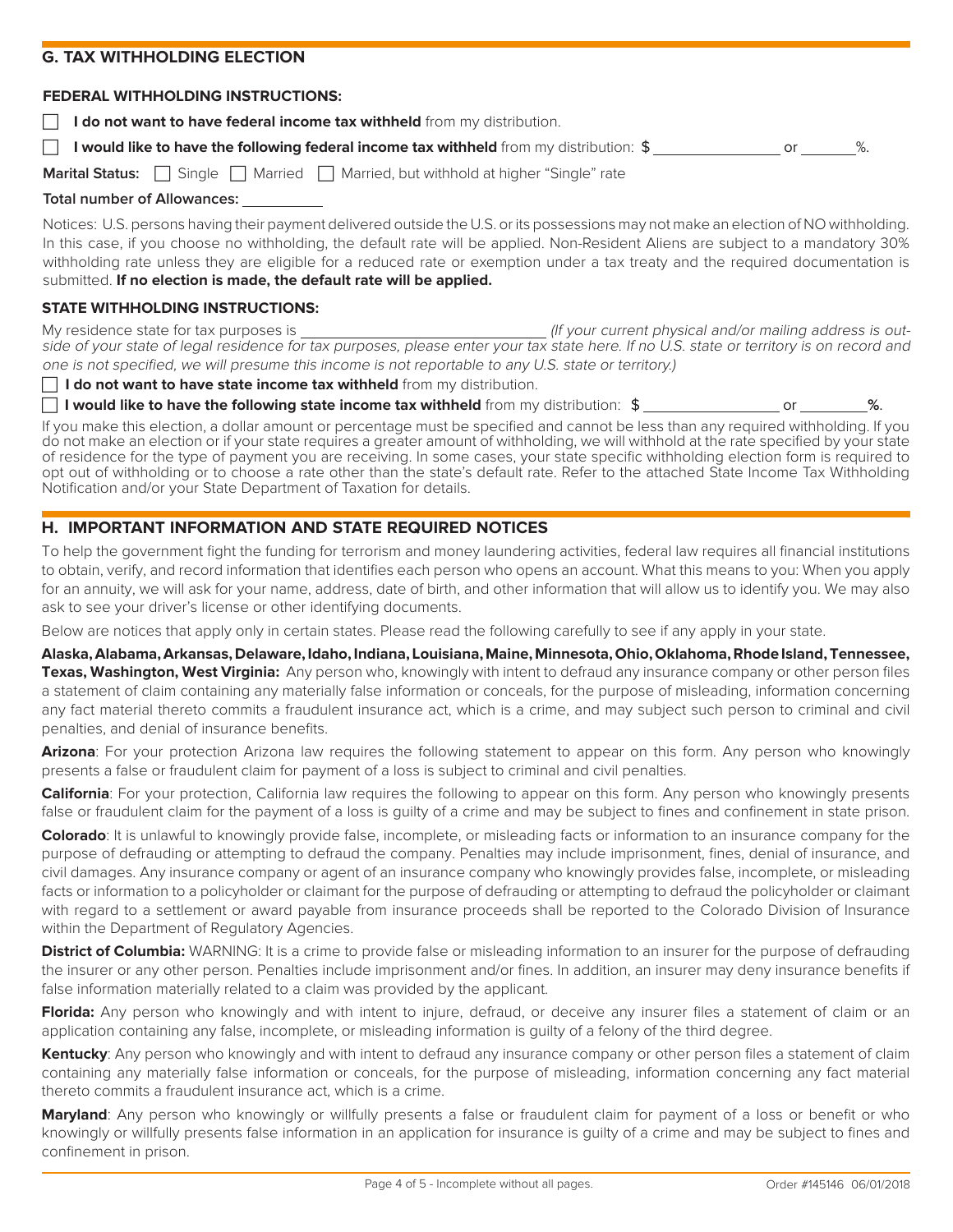# **H. IMPORTANT INFORMATION AND STATE REQUIRED NOTICES (CONTINUED)**

**New Hampshire**: Any person who, with a purpose to injure, defraud or deceive any insurance company, files a statement of claim containing any false, incomplete or misleading information is subject to prosecution and punishment for insurance fraud, as provided in NH Rev. Stat. Ann. §638.20.

**New Jersey:** Any person who knowingly files a statement of claim containing any false or misleading information is subject to criminal and civil penalties.

**New Mexico:** Any person who knowingly presents a false or fraudulent claim for payment of a loss or benefit or knowingly presents false information in an application is quilty of a crime and may be subject to civil fines and criminal penalties.

**Pennsylvania**: Any person who knowingly and with intent to defraud any insurance company or other person files an application for insurance or statement of claim containing any materially false information or conceals for the purpose of misleading, information concerning any fact material thereto commits a fraudulent insurance act, which is a crime and subjects such person to criminal and civil penalties.

### **I. AUTHORIZATION AND SIGNATURES**

**I acknowledge that I have considered my election options carefully and I fully understand that my election is irrevocable and cannot be changed once it has been processed.**

#### **There may be tax consequences with regard to this request. Please consult with your independent investment and tax advisors for more details.**

I hereby certify that I have read and understand the terms of this form and that the information provided on this form is true and complete to the best of my knowledge.

### **If electing Continuance by Surviving Spouse in Section C, then indicate below what type of advice you received in connection with the requested transaction.**

(Select one.)

□ Producer/Agent Advised

□ Self Advised (Owner Driven)

□ Third Party/Other Advised

**New York Residents**: Any person who knowingly and with intent to defraud any insurance company or other person files an application for insurance or statement of claim containing any materially false information, or conceals for the purpose of misleading, information concerning any fact material thereto, commits a fraudulent insurance act, which is a crime, and shall also be subject to a civil penalty not to exceed five thousand dollars and the stated value of the claim for each such violation.

### **U.S. TAXPAYER CERTIFICATIONS**

### **Under penalties of perjury, I certify that:**

- **1. The Taxpayer Identification Number that appears on this form is correct.**
- **2. I am not subject to back-up withholding due to failure to report interest and dividend income; If I am subject to backup withholding, I have checked here.**

#### **3. I am a U.S. person.**

#### **NON-RESIDENT ALIEN STATUS**

If you are a Non-Resident Alien, please check the box and provide your country of residence below.

 $\Box$  Under penalties of perjury, I certify that I am a Non-Resident Alien and my country of residence is:  $\Box$ 

The amount paid to you will be subject to 30% tax withholding unless you submit an IRS Form W-8 and are entitled to claim a reduced rate of withholding under the applicable U.S. tax treaty.

**The Internal Revenue Service does not require your consent to any provision of this document other than the certifications (in bold above) required to avoid back-up withholding.**

| <b>Contract</b> | Beneficiary Signature_ | Date |
|-----------------|------------------------|------|
|                 | Beneficiary Title      |      |

**If the beneficiary is a trust, partnership, or corporation, officer signature and title of the trustee, partner, corporate representative or authorized corporate representatives are required.**